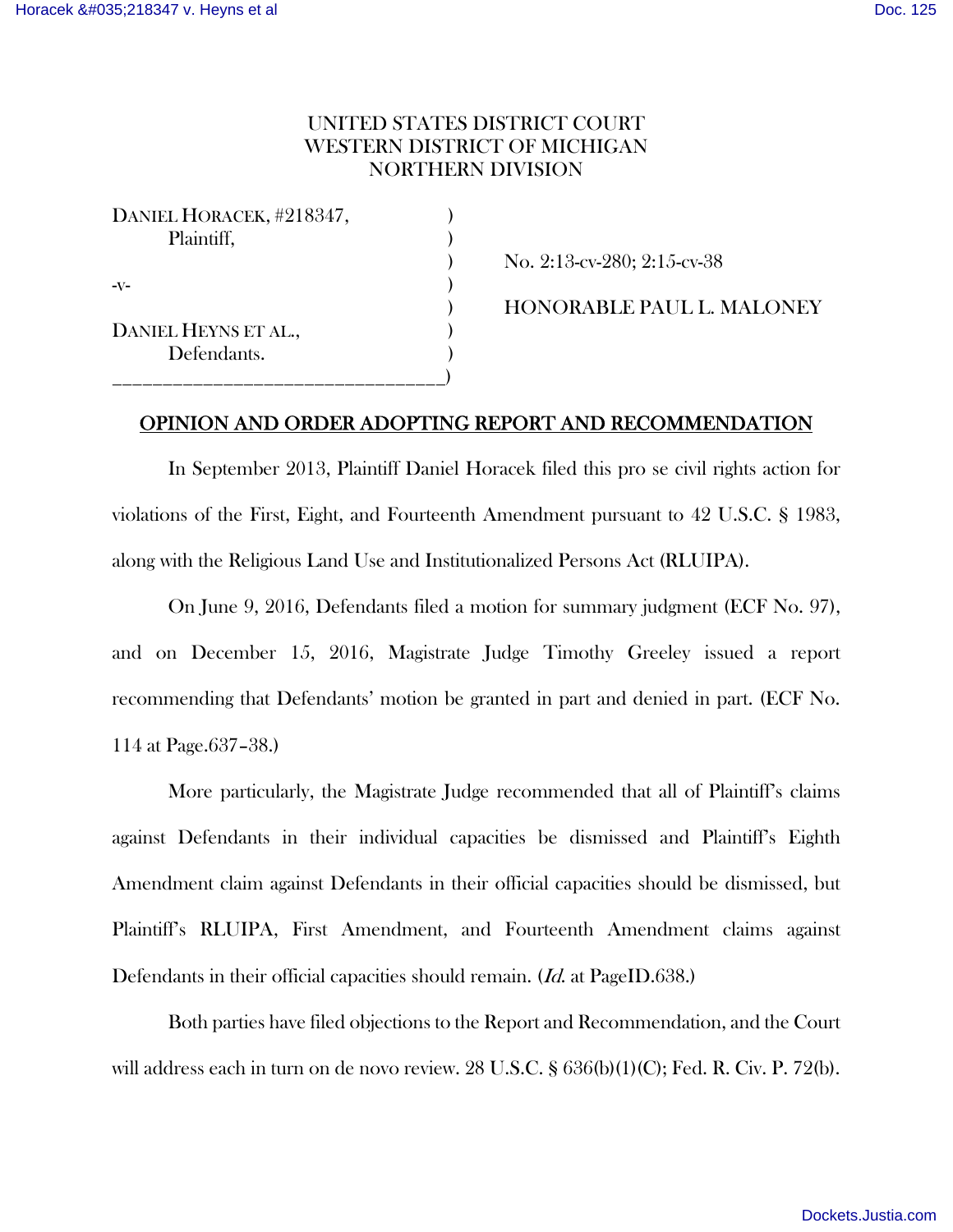As an initial matter, the Court will note that several arguments contained in Defendants' objections—four of them over seven or so pages—do not suffice, or barely suffice, to warrant review. See Mira v. Marshall, 806 F.2d 636, 637 (6th Cir. 1986) ("[T]he district court need not provide de novo review where the objections are '[f]rivolous, conclusive or general.'"). "Although exceptional circumstances may warrant departure from the waiver rule in the interests of justice, Thomas v. Arn, 474 U.S. 140, 155 (1985), no exceptional circumstances exist in this case." *Engle v. Ohio Dep't of Rehab. and Corr.*, 59 F. App'x 763, 764 (6th Cir. 2003).

## a. Defendants' First Objection

 $\overline{a}$ 

Defendants first argue that its Food Service Program is not subject to the Religious Land Use and Institutionalized Persons Act (RLUIPA) because that particular program does not receive funding from the federal government. This argument requires the Court to engage in statutory interpretation of the relevant sections.

The protection of religious exercise of institutionalized persons "applies in any case in which . . . the substantial burden is imposed in a program or activity that receives Federal financial assistance ...."  $42$  U.S.C. § 2000cc-1(b)(1). "Program or activity" is defined broadly to mean "all of the operations of any entity as described in paragraph (1) or (2) of section  $2000d$ -4a of this title." 42 U.S.C. § 2000 $cc$ -5(6) (emphasis added).<sup>1</sup> In turn, " 'program or activity' and the term 'program' mean *all of the operations of*  $\ldots$  *a department*, agency,

<sup>1</sup> The State disingenuously omits "all" from its argument, asserting that "the legislature defined 'program or entity' as the operations of any such entity." (ECF No. 120 at PageID.669.)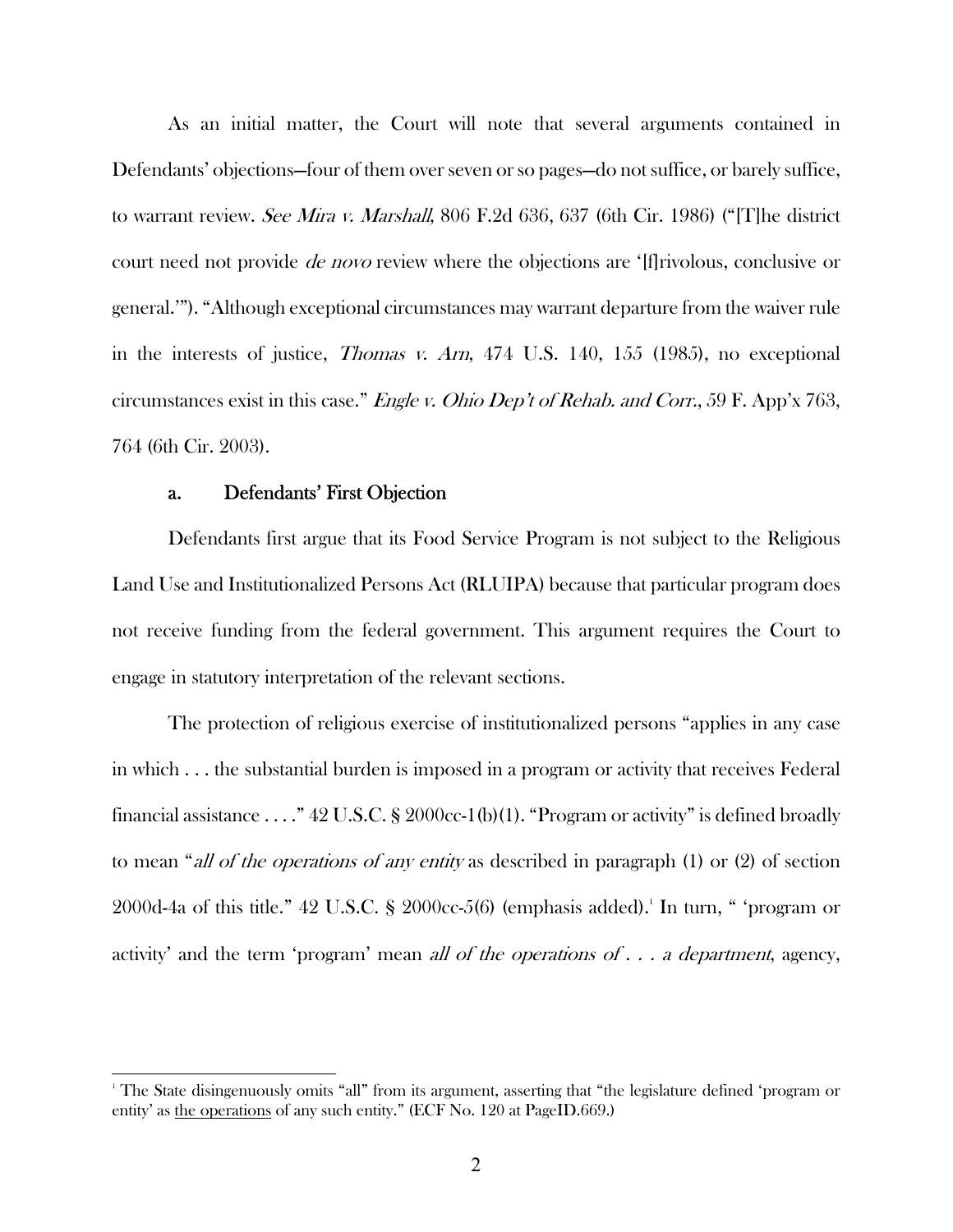special purpose district, or other instrumentality of a State or of a local government  $\dots$ ."  $42$ U.S.C. § 2000d-4a(1)(A) (emphasis added).

Distilling these cross-references, the scope of the Act provides: the protection of religious exercise of institutionalized persons "applies in any case in which . . . the substantial burden is imposed in [all of the operations of . . . a department . . . of a State . . . .]." 42 U.S.C. § 2000cc-1(b)(1) incorporating by reference 42 U.S.C. §2000d-4a(1)(A).

Read one way literally, the definition would seem to apply only where the burden occurs in "all" of the operations of a state department at once. That broad reading is not the correct one, as the State surely would admit. But neither is the State's reading correct—it rests on a narrow definition of a singular "program or activity" within a department, in spite of the fact that "program or activity" is defined broadly as "all of the operations" of the covered entity. 42 U.S.C. § 2000d-4a(1)(A) (emphasis added).

It's clear to this Court that "all of the operations of any entity" most naturally encompasses "any operation" of a defined entity that "receives Federal financial assistance" in the context of the section regarding the scope of the Act. See 42 U.S.C. § 2000cc-1(b)(1). In other words, the Act "applies in any case in which . . . the substantial burden is imposed in [any] operation[] of ... a department ... of a State ...."  $42 \text{ U.S.C.}$  § 2000cc-1(b)(1) incorporating by reference as modified 42 U.S.C. §2000d-4a(1)(A).

While a generic reading of "program or activity" in 42 U.S.C. § 2000cc-1(b)(1) seems to narrow the definition to a particular "program or activity," the statutory definitions reflect that "program or activity" encompasses "all of the operations" of a covered entity.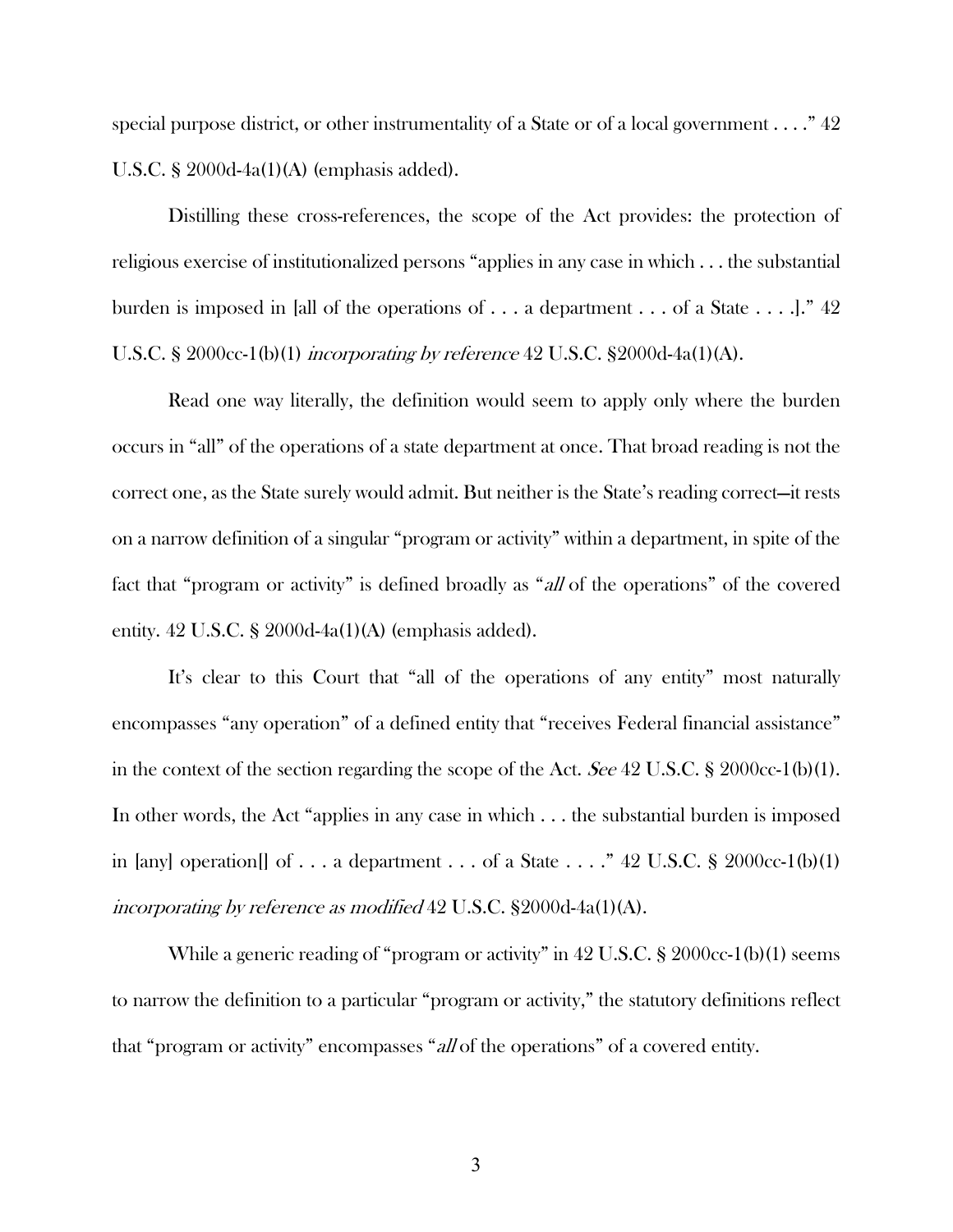Defendants admit they "are unaware of any caselaw supporting or rejecting their argument." (ECF No. 120 at PageID.668.) That is indeed a red flag. Surely if the State's argument had any merit, various programs within bureaucratic departments of States would have escaped liability somewhere in federal court before.

The Court's definition is also in accord with one of the primary rules of construction in the RLUIPA: "This chapter shall be construed in favor of broad protection of religious exercise, to the maximum extent permitted by the terms of this chapter and the Constitution." 42 U.S.C. § 2000cc-3(g).

Accordingly, Defendants' first objection is OVERRULED. (ECF No. 120.)

# b. Defendants' Second Objection

Defendants do not develop an argument that Plaintiff's beliefs are not sincerely held. Rather, Defendants essentially contend in their second objection that the burden placed on Plaintiff is not a substantial one.

Defendants begin their second objection by asserting "[t]he Magistrate Judge erred in distinguishing this case from other cases raising the same claims." (ECF No. 120 at PageID.670.) Defendants then cite a single unpublished case, McKenzie v. Mich. Dep't of Corr., 2013 WL 5963115 (W.D. Mich. 2013), aff'd No. 14-1112, slip op. at \*3 (6th Cir. July 15, 2015), where a complaint was dismissed for "fail[ing] to allege facts demonstrating that a Kosher vegan diet places a substantial burden on their ability to practice the tenets of the Jewish faith," id. at \*4, i.e., failure to state a claim. Subsequently, the case was affirmed by the Sixth Circuit Court of Appeals in an unpublished opinion, where the Court held that "the scripture cited by the plaintiffs as supporting their sincerely held religious beliefs does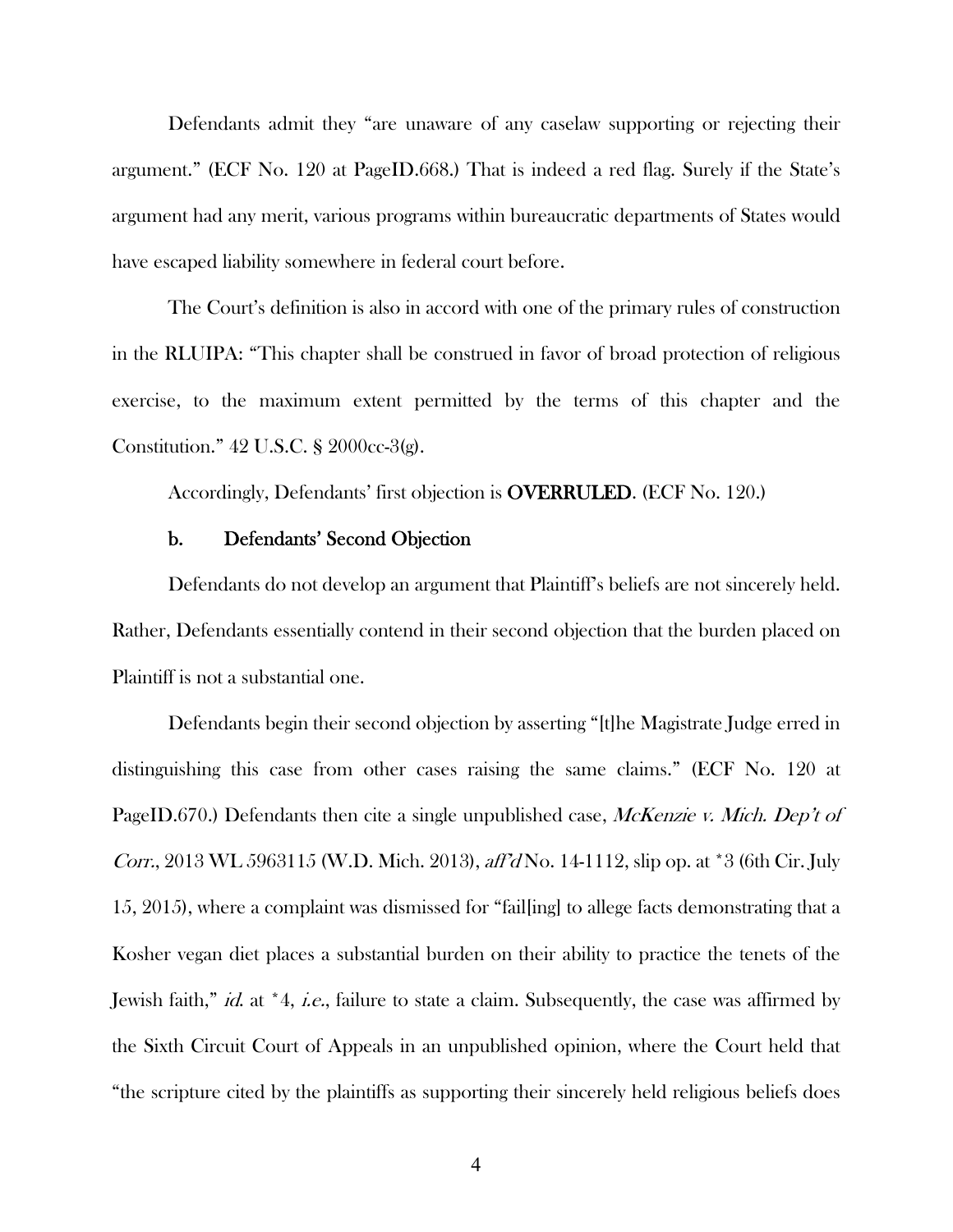not require the consumption of meat and dairy products, but, instead specifies that any such products, if consumed, must comply with God's dietary laws." McKenzie, slip op. at \*3.

However, in their motion for summary judgment, Defendants only utter the words "substantial burden" in their first argument once and otherwise those words only appear a few times in a couple of case quotations in a section where Defendants argue they are entitled to qualified immunity in their individual capacities on the First Amendment claim because, for example, "it cannot be said that it is clearly established that prisons are required to provide meat to prisoners." (See ECF No. 98 at PageID.528, 531.) And this question—whether Plaintiff faces a substantial burden under RLUIPA or otherwise—was nowhere included in Defendants' "concise statement of issues presented." (Id. at PageID.520.)

Thus, to the extent Defendants argue that Plaintiff has not demonstrated a substantial burden under the RLUIPA or the First Amendment, that argument is waived, at least for purposes of this summary judgment motion. See, e.g. United States v. Waters, 158 F.3d 933, 936 (6th Cir. 1998) (citing Marshall v. Chater, 75 F.3d 1421, 1426–27 (10th Cir. 1996)) ("[I]ssues raised for [the] first time in objections to magistrate judge's report and recommendation are deemed waived."); *accord. Murr v. United States*, 200 F.3d 895, 902 n.1 (6th Cir. 2000) ("Courts have held that while the Magistrate Judge Act, 28 U.S.C. § 631 et seq., permits de novo review by the district court if timely objections are filed, absent compelling reasons, it does not allow parties to raise at the district court stage new arguments or issues that were not presented to the magistrate."); Gustafson v. Comm'r of Soc. Sec., 2013 WL 782712, at \*2 (W.D. Mich. Mar. 1, 2013) ("The issue is therefore procedurally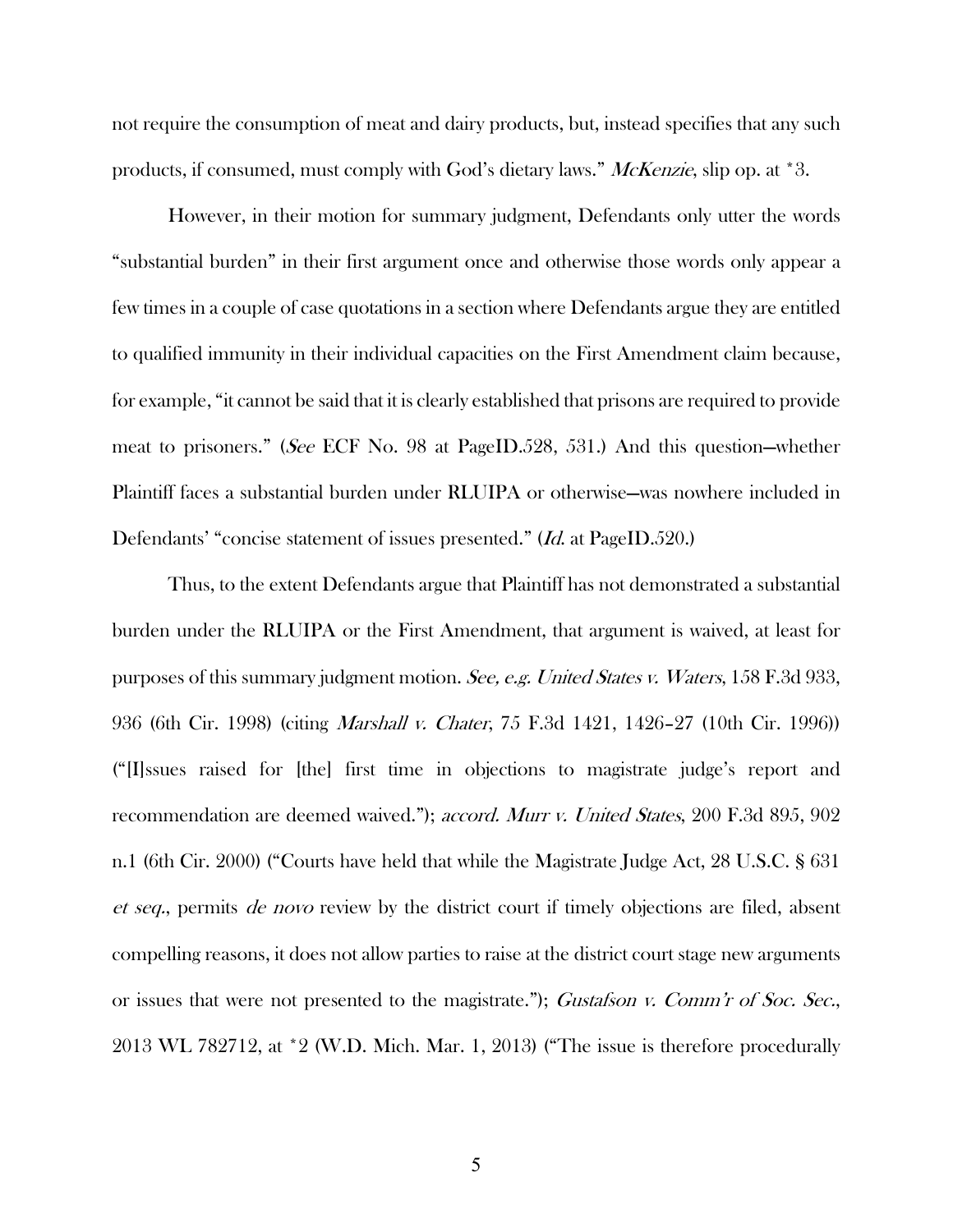waived because parties may not raise new arguments or issues at the district court stage that were not presented to the magistrate judge.").

Defendants next claim that cited portions of the Schulhan Aruch provided no support for the quotations contained in the Report and Recommendation. It's clear, though, that the Plaintiff merely relies upon a different version, volume, or chapter of the Code than the online version that the State cites to as authoritative. (See ECF No. 121-1 at PageID.707 (stricken).) Plaintiff's version clearly includes the relevant provisions. (*See id.*)

Moreover, it matters not. "[T]he protection of RLUIPA, no less than the guarantee of the Free Exercise Clause, is 'not limited to beliefs which are shared by all of the members of a religious sect." *Holt v. Hobbs*, 135 S. Ct. 853, 862–63 (2015) (quoting *Thomas v.* Review Bd. of Indiana Emp't Security Div., 450 U.S. 707, 715-16 (1981)). The Sixth Circuit has likewise held: "[t]he substantial-burden question turns on the impact of a government regulation on the individual *inmate*, not the centrality of those beliefs to canonical texts as interpreted by judges or prison officials." *Haight v. Thompson*, 763 F.3d 554, 567 (6th Cir. 2014) (remanding the action "for further development to account for these considerations").

Thus, Defendants' argument, for example, that those who are "Jewish" all fall in the same basket and therefore merely must not receive "non-kosher food," misses the mark.

Finally, and tangentially, Defendants meander through an argument that "plaintiff's request" for meat or fish every Saturday and on holy days "is forcing the State into the business of supporting a religion—something that the establishment clause of the First Amendment prohibits." (ECF No. 120 at PageID.673.) But that same argument could be made with respect to providing kosher meals, halal meals, or any other religious meals.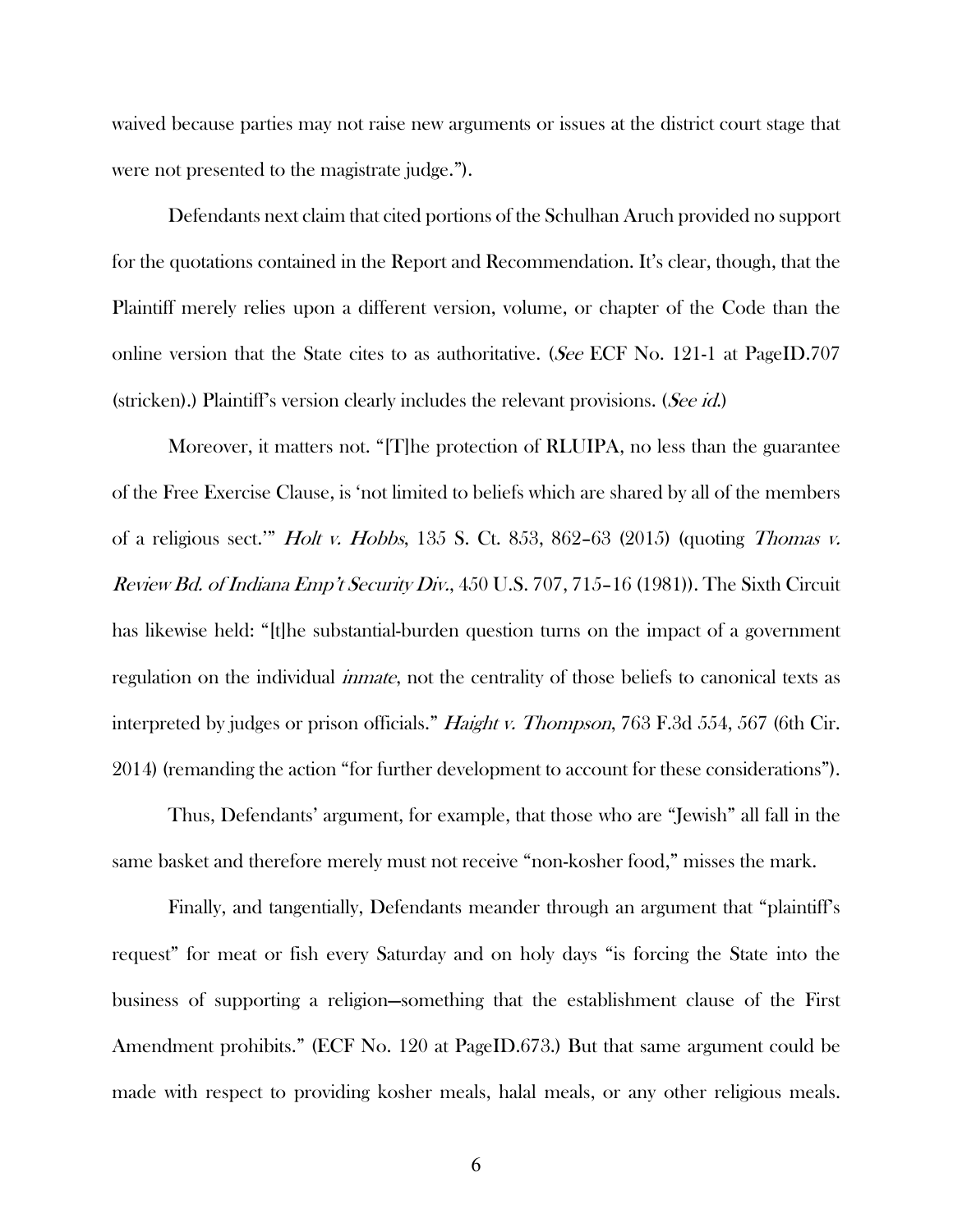Those meals require the State to expend additional resources. Yet Congress made it a priority "[t]o secure redress for inmates who encountered undue barriers to their religious observances . . . ." Cutter v. Wilkinson, 544 U.S. 709, 716–17 (2005); see id. at n.5 (citing 146 Cong. Rec. 16698, 16699 (2000) (joint statement of Sen. Hatch and Sen. Kennedy)) (noting a long history of "'frivolous or arbitrary' barriers imped[ing] institutionalized persons' religious exercise").

The very next sentence, then, Defendants argue that so "long as the MDOC serves a meal that does not actively violate the plaintiff's professed religious beliefs, there should be no further obligation." (*Id.*) But that begs precisely what Plaintiff claims here. Plaintiff contends he needs to eat meat or fish on Saturdays and holy days, and that contention is really just one additional dietary need that he claims is required by his beliefs.

In sum, Defendants' second objection is OVERRULED. (ECF No. 120.)

However, many of these matters will still require resolution at trial.<sup>2</sup>

A final note with respect to this objection. The Magistrate Judge concluded that "a reasonable trier of fact could determine that providing only a vegan menu creates a substantial burden on Plaintiff's religious beliefs." (ECF No. 114 at PageID.630.) That conclusion must stand at this time because Defendants never sufficiently developed an argument otherwise in their motion for summary judgment. But ultimately, that may or may not be the appropriate standard for simply determining whether Plaintiff's burden is a

 $\overline{a}$ 

<sup>2</sup> It appears that Plaintiff only seeks prospective injunctive relief under RLUIPA and neither party has demanded a jury trial.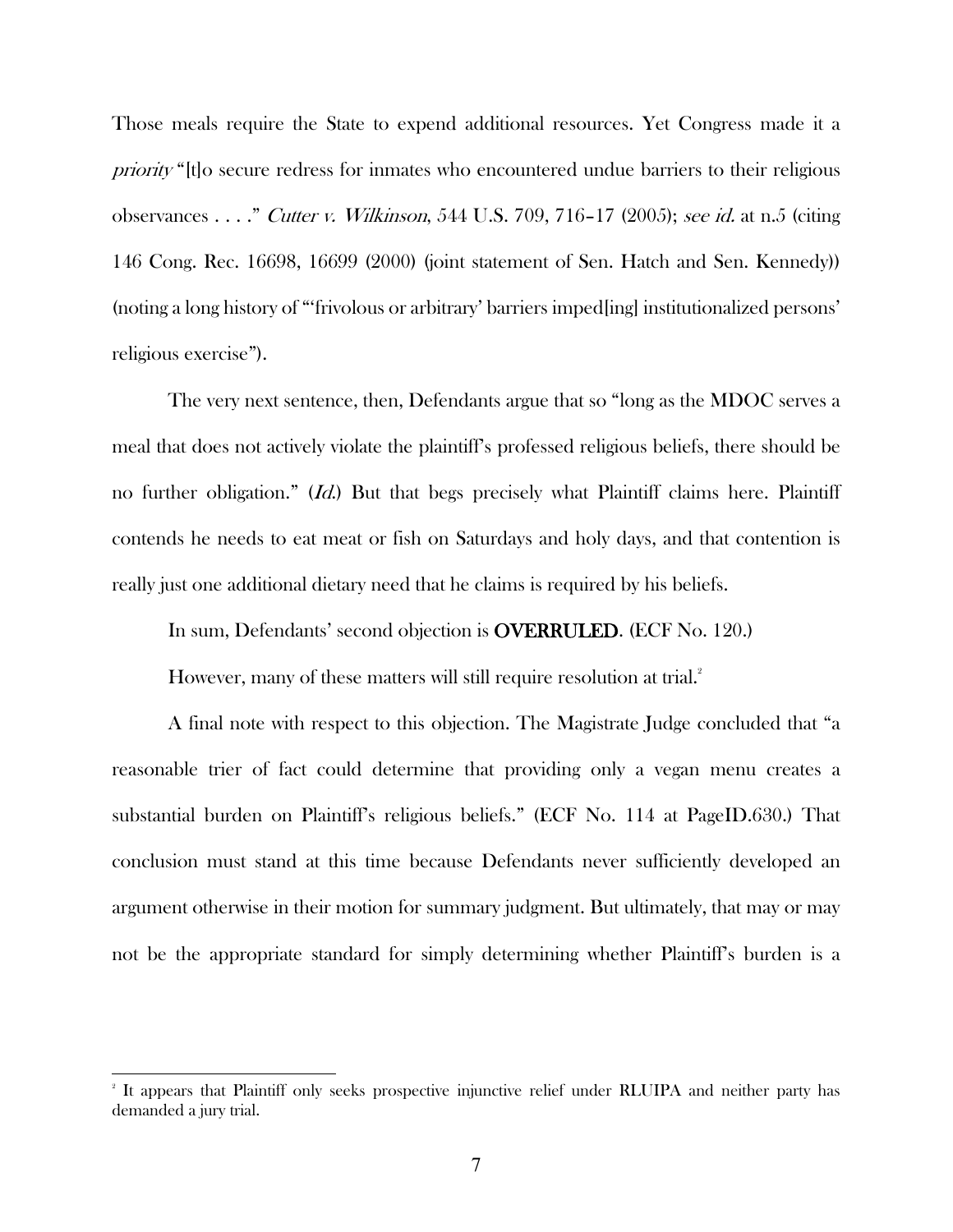substantial one because after reviewing the briefing, it does not appear that there are legitimate questions of fact, per se, to resolve at trial.<sup>3</sup>

Some authority holds that under RLUIPA, "where there are no contested findings of fact, and where neither party argues that there are material issues of fact for trial—we view the question of whether 'a substantial burden' exists as a question of law subject to de novo review." Roman Catholic Bishop of Springfield v. City of Springfield, 724 F.3d 78, 93 (1st Cir. 2013); see, e.g., Living Water Church of God v. Charter Twp. of Meridian, 258 F. App'x 729, 733 (6th Cir. 2007) (appearing to apply de novo review of the Court's "legal conclusion" that a denial of a land-use proposal "imposes a substantial burden on Living Water's religious exercise"); cf. Mich. Catholic Conference & Catholic Family Servs. v. Burwell, 755 F.3d 372, 385 (6th Cir. 2014), vacated and remanded on other grounds by 135 S. Ct. 1914 (Apr. 27, 2015) (citing Mahoney v. Doe, 642 F.3d 1112, 1121 (D.C. Cir. 2011) ("Whether a government obligation substantially burdens the exercise of religion [under RFRA] is a question of law, not a 'question[] of fact, proven by the credibility of the claimaint.'"). Other authority suggests the contrary. See, e.g., Patel v. U.S. Bureau of Prisons, 515 F.3d 807, 813 (8th Cir. 2008) (concluding that prisoner did "not put forth sufficient evidence that a reasonable jury could conclude that his ability to practice his religion has been substantially burdened"); *cf. Tree of Life Christian Sch. v. City of Upper Arlington*, 823 F.3d 365, 367 (6th Cir. 2016) (finding factual issues in the RLUIPA context).

This matter will need resolution, and perhaps additional briefing, at a later time.

 $\overline{a}$ 

<sup>3</sup> The only scant factual dispute appears to be the State's argument that none of Plaintiff's cited canonical texts exist. But as the Court has already discussed, that argument fails.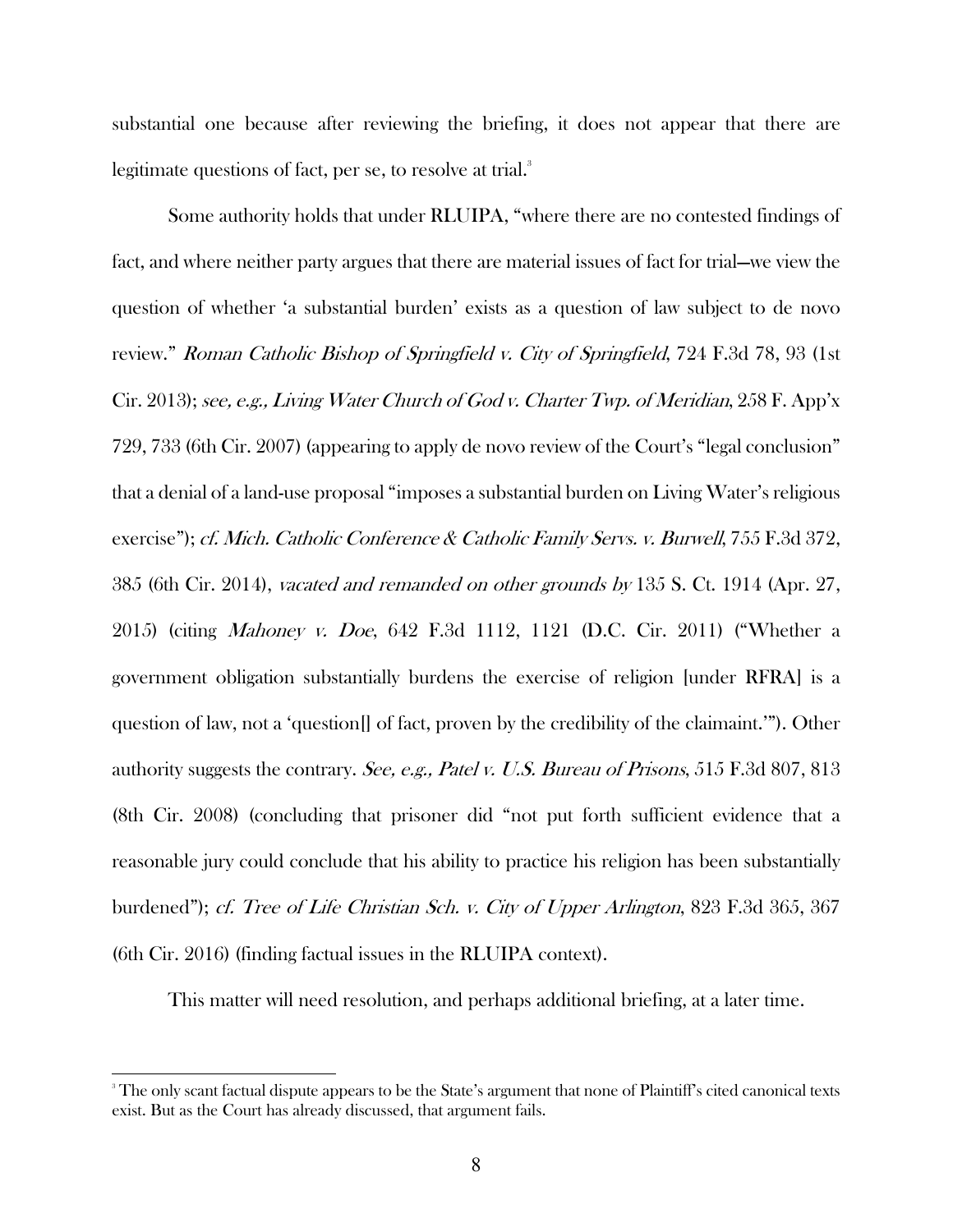### c. Defendants' Third Objection

Defendants next essentially argue that any accommodation for Plaintiff would be too expensive. But again, this argument has been procedurally waived at this point because it was underdeveloped before the Magistrate Judge in Defendants' section arguing qualified immunity in the individual liability context, the First Amendment, and a rational basis test. That initial section was far insufficient to grant Defendants' summary judgment at this juncture on what is a complicated burden-shifting question under RLUIPA.

Although this argument must fail at this juncture, the State may certainly argue this factor as relevant and/or controlling at trial. See, e.g., Holt, 135 S. Ct. at 863 (discussing a "more focused inquiry" under RLUIPA); Patel, 515 F.3d at 815 n.10 ("[E]ven if we were to conclude that the appellees substantially burdened Patel's right to exercise his religion, they could show that they had a compelling interest achieved by the least restrictive means under RFRA and RLUIPA, or that the burden was reasonably related to legitimate penological objectives under the Free Exercise Clause pursuant to the balancing test in  $Turner \ldots$ ").

Defendants' third objection is OVERRULED. (ECF No. 120.)

## d. Defendants' Fourth Objection

Defendants' final objection is much too general to warrant any consideration. Not a single citation is made to the record or to any case law, and the Court will not sift through the record to support a bald assertion that "[t]he plaintiff has not done that." (ECF No. 120 at PageID.674.)

Defendants' fourth objection is OVERRULED. (ECF No. 120.)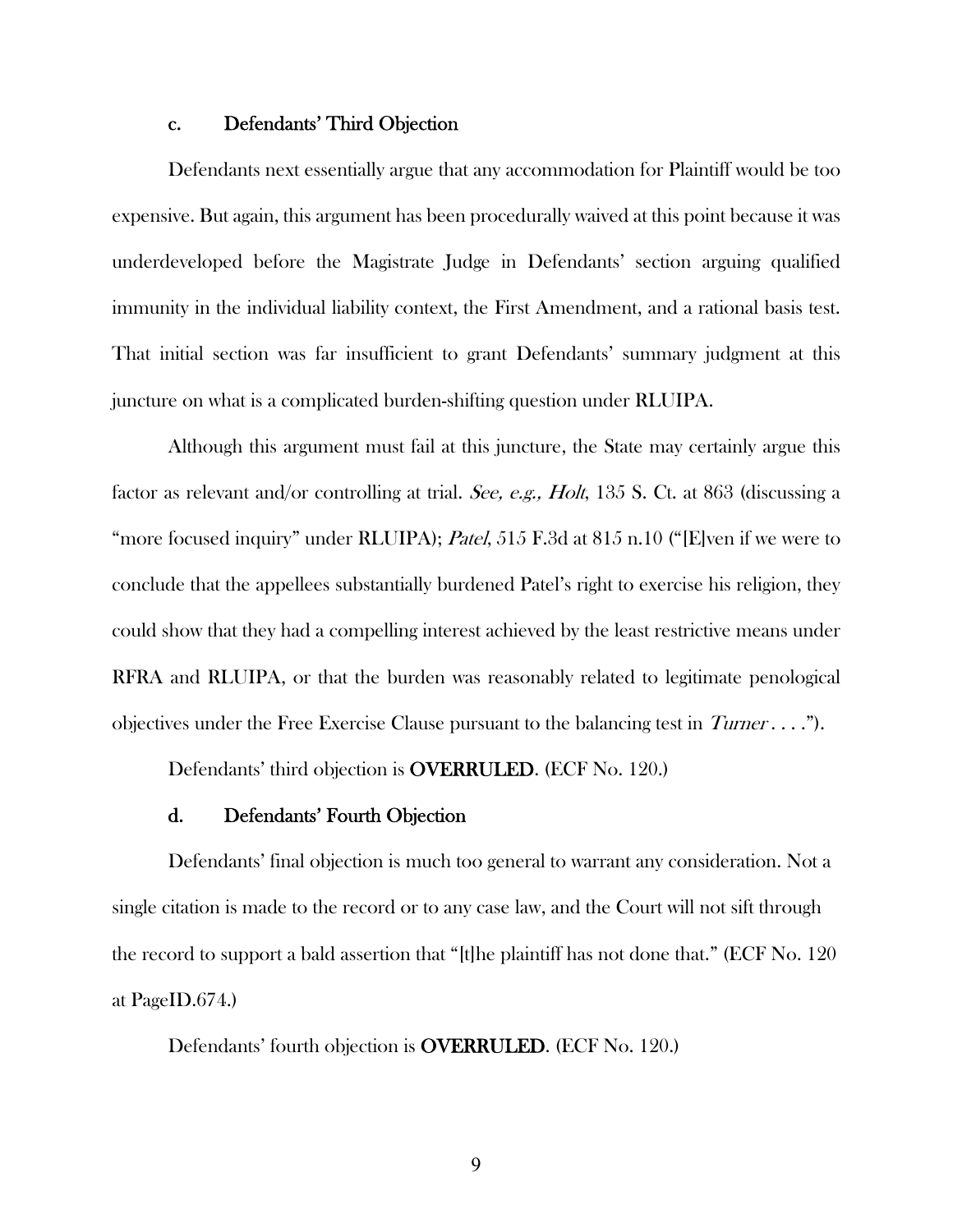### e. Plaintiff's First Objection

Plaintiff's sole objection relates to the Magistrate Judge's handling of his Eighth Amendment claim. The Court agrees that had Plaintiff shown that he has or is suffering a concrete injury as a result of meals that did not take into account both his peanut allergy and his religious diet, there *might* be questions of fact as to whether the diet provided to Plaintiff meets basic nutritional needs.

However, Plaintiff's chief problem remains: he has not demonstrated that he has been injured in any way by "being denied . . . 14 meals per month for over three years . . . ." (ECF No. 115 at PageID.641.) The failure to produce any evidence at summary judgment that Plaintiff was injured, as a result of the denial of these sporadic meals and eating 76 out of 90 meals in any given month, is fatal to his claim. Fed. R. Civ. P.  $56(c)(1)$ ; see Cunningham v. Jones, 667 F.2d 565, 566 (6th Cir. 1982) (one meal per day that provides sufficient nutrition to sustain normal health fails to state a claim for an Eighth Amendment violation).

It's not enough to baldly assert that the denial of meals "creates a question for a jury as to what harm such long-term denial of meals has caused." (ECF No. 115 at PageID.642.) Plaintiff must *explain* how these sporadic denials constitute a denial of "the minimal civilized measure of life's necessities." Rhodes v. Chapman, 452 U.S. 337, 347 (1981).<sup>4</sup>

Therefore, Plaintiff's objection is OVERRULED. (ECF No. 115.)

 $\overline{a}$ 

<sup>4</sup> In this vein, while Plaintiff pleads for more discovery, he still has yet to specifically assert how he has suffered a concrete injury by the denial of sporadic meals.